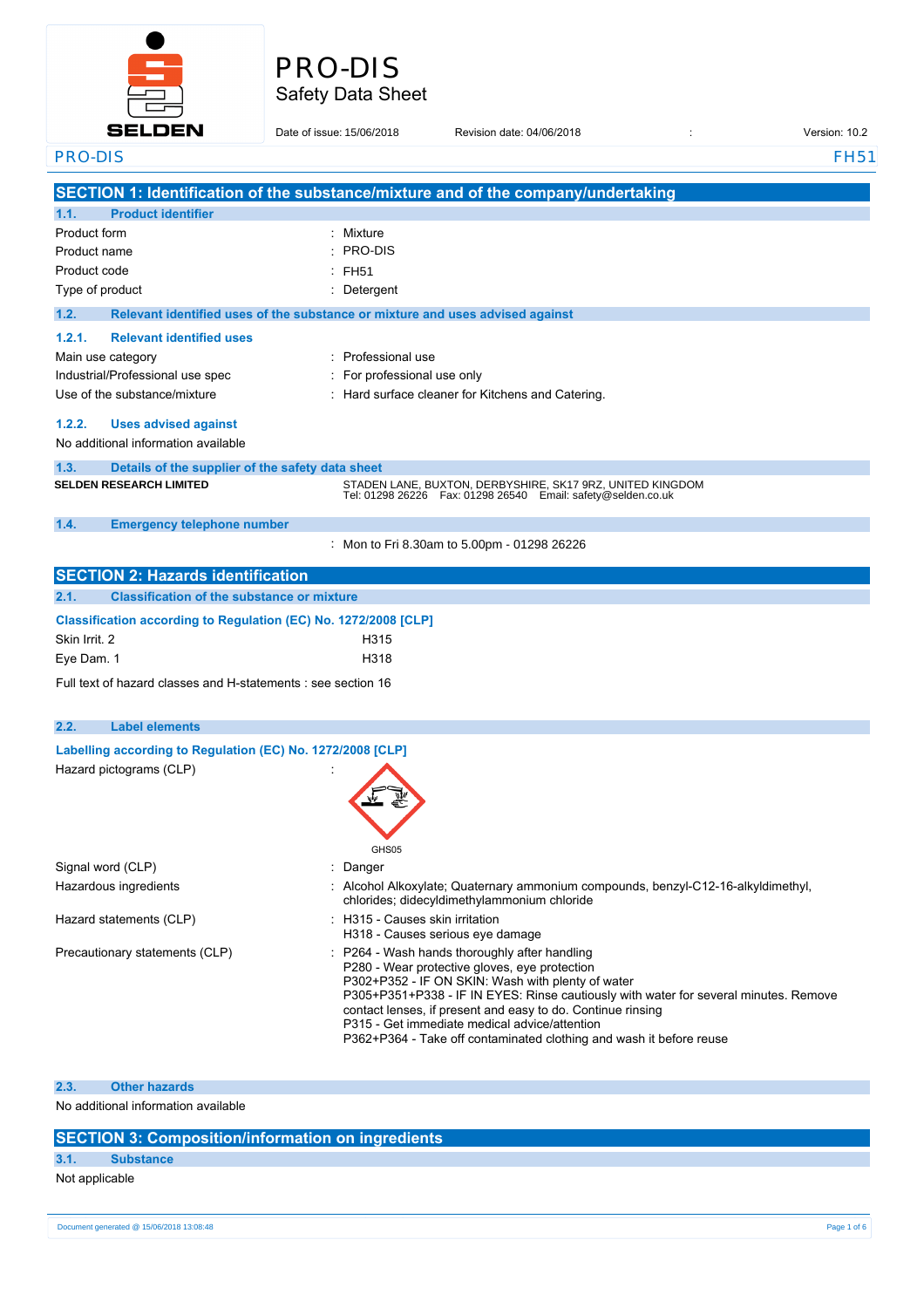## PRO-DIS FH51

## Safety Data Sheet

**3.2. Mixture**

**Rightane External Product Product identifier 1989 12 Classification according to Regulation (EC) No. 1272/2008 [CLP]** Alcohol Alkoxylate (CAS No) 166736-08-9 1 - 5 Acute Tox. 4 (Oral), H302 Eye Dam. 1, H318 Quaternary ammonium compounds, benzyl-C12-16 alkyldimethyl, chlorides (CAS No) 68424-85-1 (EC no) 270-325-2 (REACH-no) 01-2119965180-41 1 - 5 **Acute Tox. 4 (Oral), H302** Skin Corr. 1B, H314 Eye Dam. 1, H318 Aquatic Acute 1, H400 Aquatic Chronic Not classified didecyldimethylammonium chloride (CAS No) 7173-51-5<br>(EC no) 230-525-2 (EC index no) 612-131-00-6 1 - 5 **Acute Tox. 4 (Oral), H302** Skin Corr. 1B, H314 Eye Dam. 1, H318

Full text of H-statements: see section 16

| <b>SECTION 4: First aid measures</b>                                               |                                                                                                                                                                                               |
|------------------------------------------------------------------------------------|-----------------------------------------------------------------------------------------------------------------------------------------------------------------------------------------------|
| <b>Description of first aid measures</b><br>4.1.                                   |                                                                                                                                                                                               |
| First-aid measures general                                                         | Get medical advice/attention if you feel unwell.                                                                                                                                              |
| First-aid measures after inhalation                                                | Remove person to fresh air and keep comfortable for breathing.                                                                                                                                |
| First-aid measures after skin contact                                              | Wash with plenty of soap and water.                                                                                                                                                           |
| First-aid measures after eye contact                                               | IF IN EYES: Rinse cautiously with water for several minutes. Remove contact lenses, if present<br>and easy to do. Continue rinsing. If eye irritation persists: Get medical advice/attention. |
| First-aid measures after ingestion                                                 | Give nothing or a little water to drink. Get medical advice/attention if you feel unwell.                                                                                                     |
| 4.2.<br>Most important symptoms and effects, both acute and delayed                |                                                                                                                                                                                               |
| Symptoms/injuries after inhalation                                                 | May cause respiratory irritation.                                                                                                                                                             |
| Symptoms/injuries after skin contact                                               | Repeated exposure may cause skin dryness or cracking.                                                                                                                                         |
| Symptoms/injuries after eye contact                                                | Causes eye irritation.                                                                                                                                                                        |
| Symptoms/injuries after ingestion                                                  | May cause a light irritation of the linings of the mouth, throat, and gastrointestinal tract.                                                                                                 |
| Indication of any immediate medical attention and special treatment needed<br>4.3. |                                                                                                                                                                                               |
| Treat symptomatically.                                                             |                                                                                                                                                                                               |
| <b>SECTION 5: Firefighting measures</b>                                            |                                                                                                                                                                                               |
| 5.1.<br><b>Extinguishing media</b>                                                 |                                                                                                                                                                                               |
| Suitable extinguishing media                                                       | : Carbon dioxide. Dry powder. Foam.                                                                                                                                                           |
| 5.2.<br>Special hazards arising from the substance or mixture                      |                                                                                                                                                                                               |
| No additional information available                                                |                                                                                                                                                                                               |
| 5.3.<br><b>Advice for firefighters</b>                                             |                                                                                                                                                                                               |
| No additional information available                                                |                                                                                                                                                                                               |
| <b>SECTION 6: Accidental release measures</b>                                      |                                                                                                                                                                                               |
| Personal precautions, protective equipment and emergency procedures<br>6.1.        |                                                                                                                                                                                               |
| 6.1.1.<br>For non-emergency personnel                                              |                                                                                                                                                                                               |
| <b>Emergency procedures</b>                                                        | : Evacuate unnecessary personnel.                                                                                                                                                             |
| 6.1.2.<br>For emergency responders                                                 |                                                                                                                                                                                               |
| Protective equipment                                                               | : Use personal protective equipment as required.                                                                                                                                              |
| 6.2.<br><b>Environmental precautions</b>                                           |                                                                                                                                                                                               |
| Avoid release to the environment.                                                  |                                                                                                                                                                                               |
| 6.3.<br>Methods and material for containment and cleaning up                       |                                                                                                                                                                                               |
| For containment                                                                    | Collect spillage.                                                                                                                                                                             |
| Methods for cleaning up                                                            | : Soak up spills with inert solids, such as clay or diatomaceous earth as soon as possible.                                                                                                   |
| <b>Reference to other sections</b><br>6.4.                                         |                                                                                                                                                                                               |
|                                                                                    | For further information refer to section 8: "Exposure controls/personal protection". For further information refer to section 13.                                                             |
| <b>SECTION 7: Handling and storage</b>                                             |                                                                                                                                                                                               |
| <b>Precautions for safe handling</b><br>7.1.                                       |                                                                                                                                                                                               |
| Precautions for safe handling                                                      | : Avoid contact with eyes.                                                                                                                                                                    |
| Hygiene measures                                                                   | Do not eat, drink or smoke when using this product.                                                                                                                                           |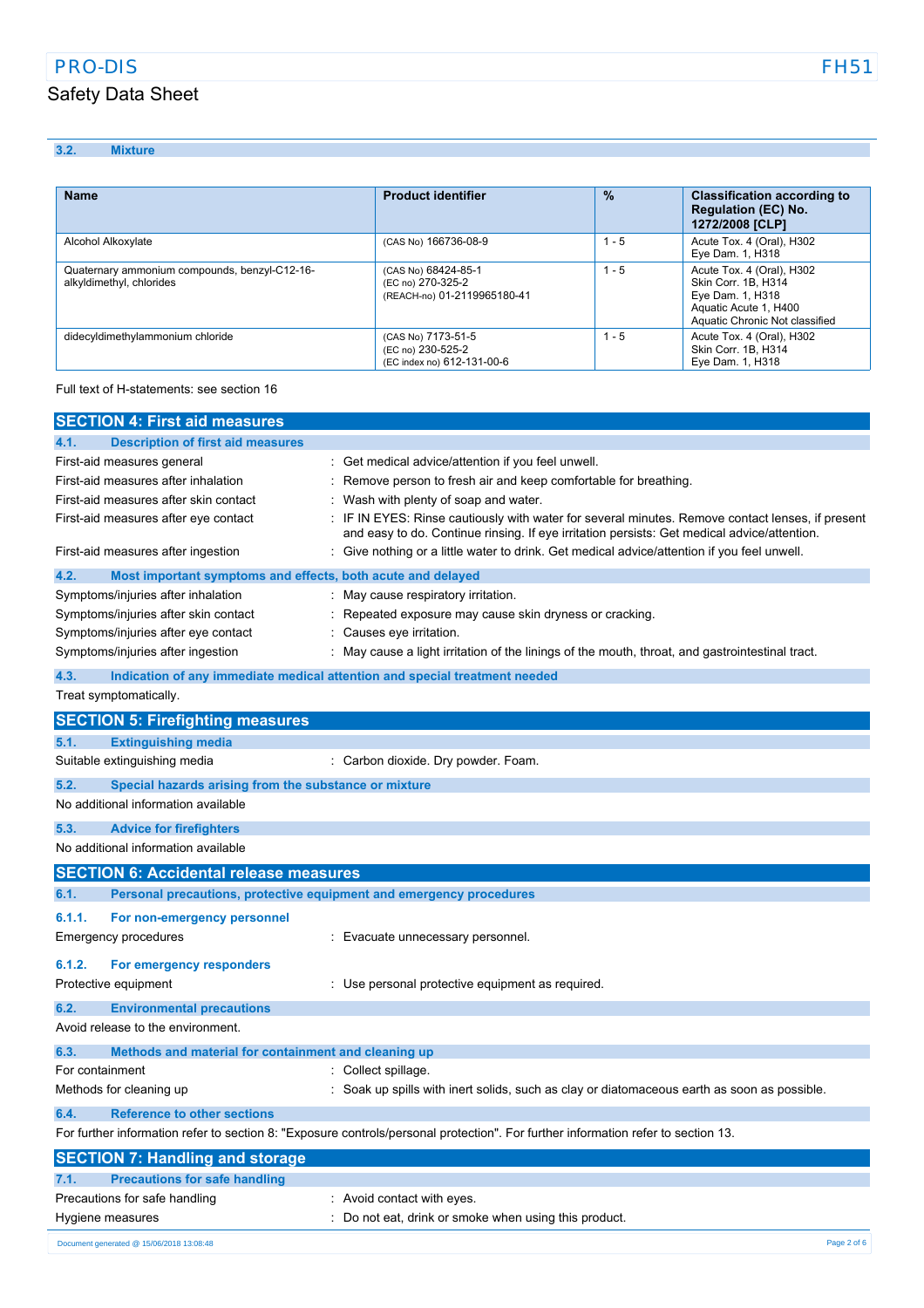# Safety Data Sheet

| 7.2.               | Conditions for safe storage, including any incompatibilities |                                                                   |
|--------------------|--------------------------------------------------------------|-------------------------------------------------------------------|
|                    | <b>Technical measures</b>                                    | : Does not require any specific or particular technical measures. |
| Storage conditions |                                                              | : Keep container closed when not in use.                          |
|                    | Incompatible products                                        | : Oxidizing agent. Strong acids. Strong bases.                    |
|                    | Special rules on packaging                                   | : Keep only in original container.                                |
| 7.3.               | Specific end use(s)                                          |                                                                   |

No additional information available

### **SECTION 8: Exposure controls/personal protection**

**8.1. Control parameters** No additional information available

#### **8.2. Exposure controls**

#### Materials for protective clothing : Not required for normal conditions of use

Hand protection **in the set of the set of the set of the set of the set of the set of the set of the set of the set of the set of the set of the set of the set of the set of the set of the set of the set of the set of the** 

Eye protection **in the same of the CO** service service is safety glasses

Skin and body protection : Not required for normal conditions of use

- Respiratory protection **interest in the CO** is Not required for normal conditions of use
- 

| <b>SECTION 9: Physical and chemical properties</b>            |                        |
|---------------------------------------------------------------|------------------------|
| Information on basic physical and chemical properties<br>9.1. |                        |
| Physical state                                                | : Liquid               |
| Appearance                                                    | : Liquid.              |
| Colour                                                        | : red.                 |
| Odour                                                         | odourless.             |
| Odour threshold                                               | No data available      |
| pH                                                            | 10.8                   |
| Relative evaporation rate (butylacetate=1)                    | No data available      |
| Melting point                                                 | No data available      |
| Freezing point                                                | No data available      |
| Boiling point                                                 | $>= 100 °C$            |
| Flash point                                                   | No data available      |
| Auto-ignition temperature                                     | No data available      |
| Decomposition temperature                                     | No data available      |
| Flammability (solid, gas)                                     | No data available      |
| Vapour pressure                                               | No data available      |
| Relative vapour density at 20 °C                              | No data available      |
| Relative density                                              | 1.07<br>$\blacksquare$ |
| Solubility                                                    | Miscible with water.   |
| Log Pow                                                       | No data available      |
| Viscosity, kinematic                                          | No data available      |
| Viscosity, dynamic                                            | No data available      |
| <b>Explosive properties</b>                                   | No data available      |
| Oxidising properties                                          | No data available      |
| <b>Explosive limits</b>                                       | No data available      |
| 9.2.<br><b>Other information</b>                              |                        |
| No additional information available                           |                        |

No additional information available

## **SECTION 10: Stability and reactivity**

**10.1. Reactivity**

#### No additional information available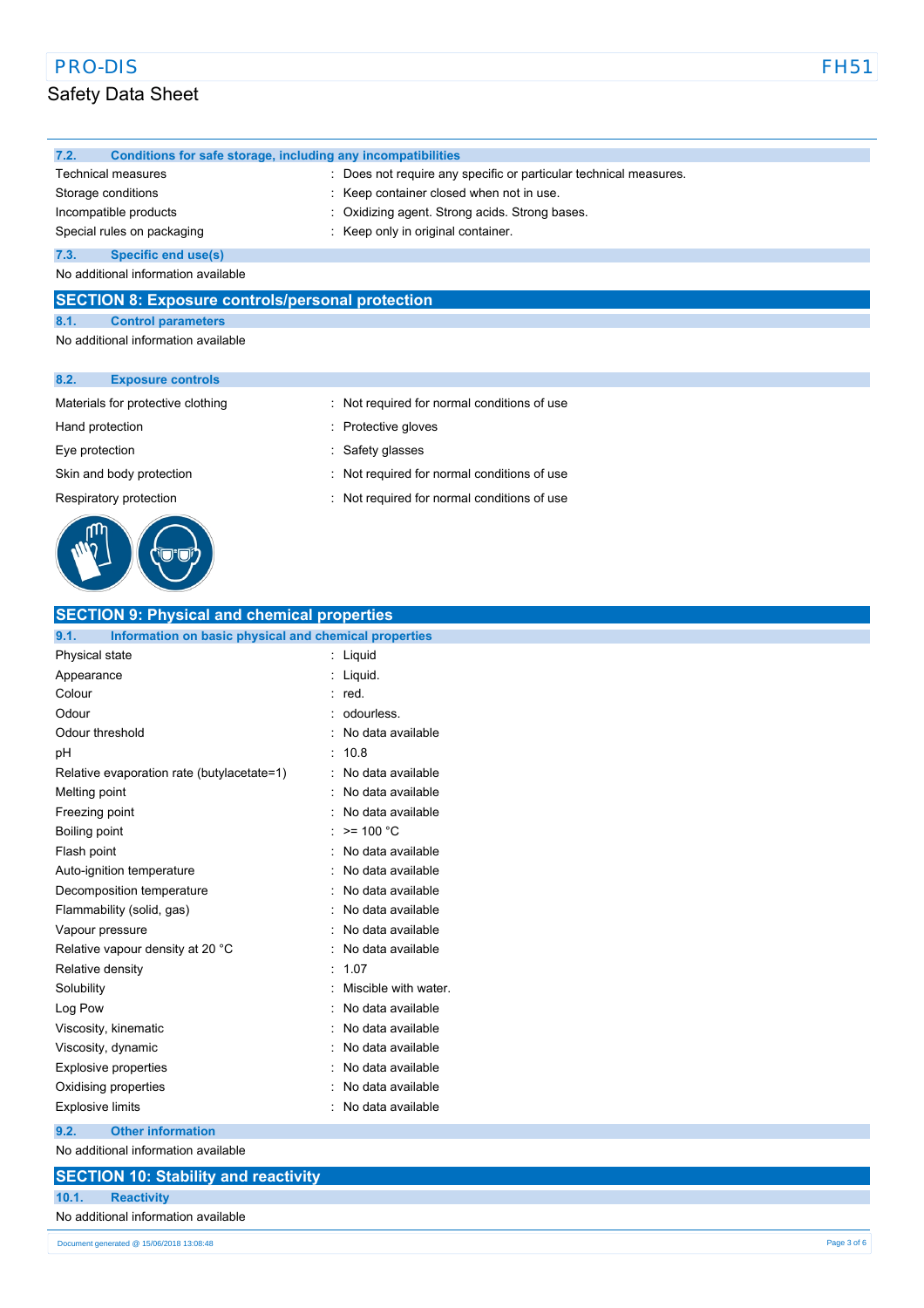# PRO-DIS FH51

# Safety Data Sheet

| 10.2.                               | <b>Chemical stability</b>                    |                                       |
|-------------------------------------|----------------------------------------------|---------------------------------------|
|                                     | Stable under normal conditions.              |                                       |
| 10.3.                               | <b>Possibility of hazardous reactions</b>    |                                       |
|                                     | No additional information available          |                                       |
| 10.4.                               | <b>Conditions to avoid</b>                   |                                       |
|                                     | No additional information available          |                                       |
| 10.5.                               | <b>Incompatible materials</b>                |                                       |
| No additional information available |                                              |                                       |
| 10.6.                               | <b>Hazardous decomposition products</b>      |                                       |
|                                     | No additional information available          |                                       |
|                                     | <b>SECTION 11: Toxicological information</b> |                                       |
| 11.1.                               | Information on toxicological effects         |                                       |
| Acute toxicity                      |                                              | : Not classified                      |
|                                     | Skin corrosion/irritation                    | : Causes skin irritation.<br>pH: 10.8 |
|                                     | Serious eye damage/irritation                | : Causes serious eye damage.          |

| Serious eye damage/irritation                         | : Causes serious et |
|-------------------------------------------------------|---------------------|
|                                                       | pH: 10.8            |
| Respiratory or skin sensitisation                     | : Not classified    |
| Germ cell mutagenicity                                | . Not classified    |
| Carcinogenicity                                       | : Not classified    |
| Reproductive toxicity                                 | . Not classified    |
| Specific target organ toxicity (single exposure)      | : Not classified    |
| Specific target organ toxicity (repeated<br>exposure) | : Not classified    |
| Aspiration hazard                                     | : Not classified    |
|                                                       |                     |

| <b>SECTION 12: Ecological information</b>                                          |                   |  |
|------------------------------------------------------------------------------------|-------------------|--|
| 12.1.<br><b>Toxicity</b>                                                           |                   |  |
| Alcohol Alkoxylate (166736-08-9)                                                   |                   |  |
| LC50 fish 1                                                                        | $> 10 - 100$ mg/l |  |
| EC50 Daphnia 1                                                                     | $> 10 - 100$ mg/l |  |
| ErC50 (other aquatic plants)                                                       | $> 10 - 100$ mg/l |  |
| Quaternary ammonium compounds, benzyl-C12-16-alkyldimethyl, chlorides (68424-85-1) |                   |  |
| ErC50 (algae)                                                                      | $<$ mg/l          |  |
|                                                                                    |                   |  |
| 12.2.<br><b>Persistence and degradability</b>                                      |                   |  |
| No additional information available                                                |                   |  |
| 12.3.<br><b>Bioaccumulative potential</b>                                          |                   |  |
| No additional information available                                                |                   |  |
| 12.4.<br><b>Mobility in soil</b>                                                   |                   |  |
| No additional information available                                                |                   |  |
| <b>Results of PBT and vPvB assessment</b><br>12.5.                                 |                   |  |
| No additional information available                                                |                   |  |
| <b>Other adverse effects</b><br>12.6.                                              |                   |  |
| No additional information available                                                |                   |  |
| <b>SECTION 13: Disposal considerations</b>                                         |                   |  |
| <b>Waste treatment methods</b><br>13.1.                                            |                   |  |
| No additional information available                                                |                   |  |
| <b>SECTION 14: Transport information</b>                                           |                   |  |
| In accordance with ADR / RID / IMDG / IATA / ADN                                   |                   |  |
| 14.1.<br><b>UN number</b>                                                          |                   |  |
| Not regulated for transport                                                        |                   |  |
| Document generated @ 15/06/2018 13:08:48                                           | Page 4 of 6       |  |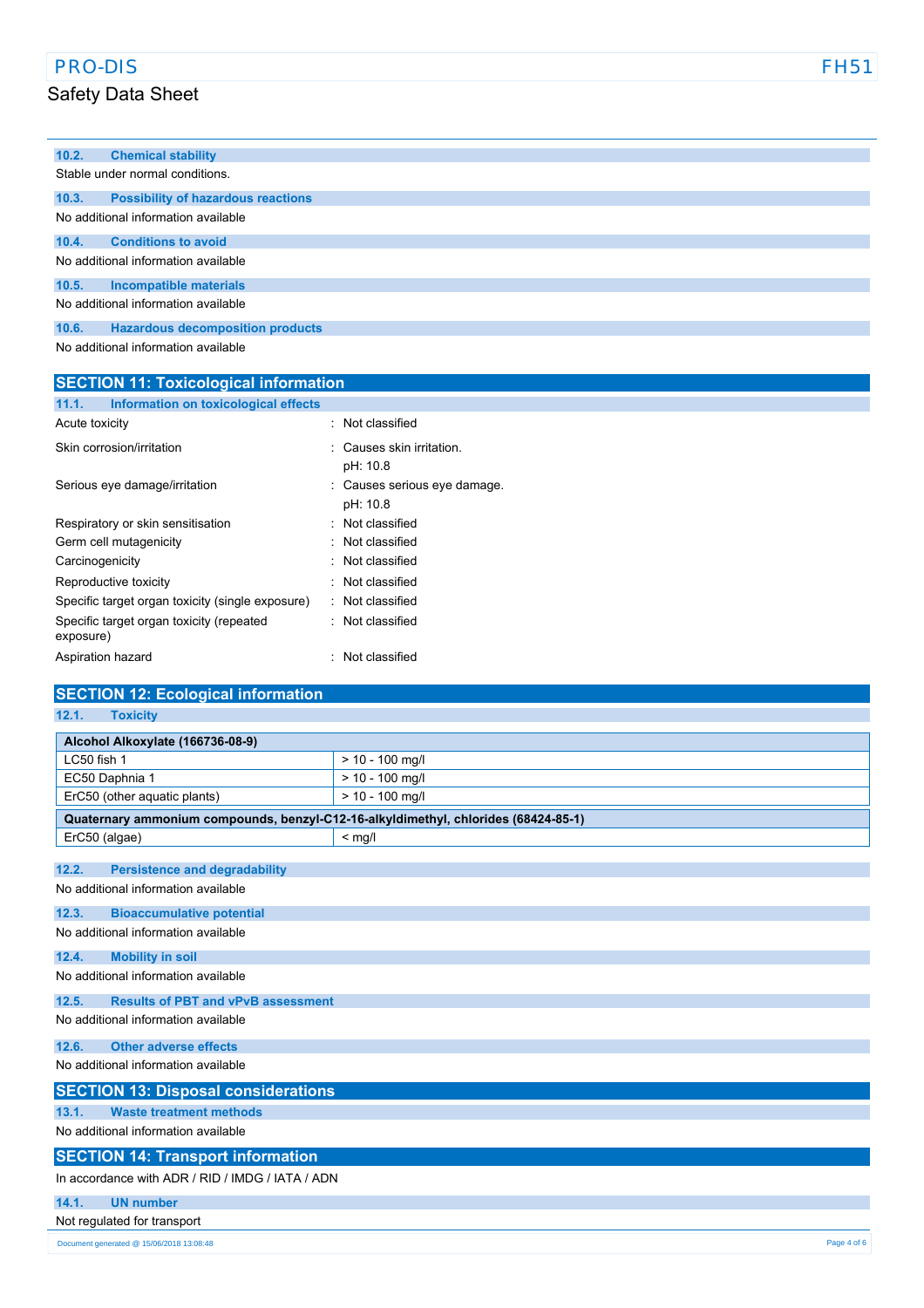# Safety Data Sheet

| 14.2.<br><b>UN proper shipping name</b>                   |                                                                                                |         |
|-----------------------------------------------------------|------------------------------------------------------------------------------------------------|---------|
| Proper Shipping Name (ADR)                                | Not applicable                                                                                 |         |
| Proper Shipping Name (IMDG)                               | Not applicable                                                                                 |         |
| Proper Shipping Name (IATA)                               | Not applicable                                                                                 |         |
| 14.3.<br><b>Transport hazard class(es)</b>                |                                                                                                |         |
| ADR                                                       |                                                                                                |         |
| Transport hazard class(es) (ADR)                          | : Not applicable                                                                               |         |
|                                                           |                                                                                                |         |
| <b>IMDG</b>                                               |                                                                                                |         |
| Transport hazard class(es) (IMDG)                         | : Not applicable                                                                               |         |
|                                                           |                                                                                                |         |
| <b>IATA</b>                                               |                                                                                                |         |
| Transport hazard class(es) (IATA)                         | : Not applicable                                                                               |         |
|                                                           |                                                                                                |         |
|                                                           |                                                                                                |         |
| <b>Packing group</b><br>14.4.                             |                                                                                                |         |
| Packing group (ADR)<br>Packing group (IMDG)               | Not applicable                                                                                 |         |
|                                                           | Not applicable<br>Not applicable                                                               |         |
| Packing group (IATA)                                      |                                                                                                |         |
| 14.5.<br><b>Environmental hazards</b>                     |                                                                                                |         |
| Dangerous for the environment                             | : No                                                                                           |         |
| Marine pollutant                                          | No                                                                                             |         |
| Other information                                         | No supplementary information available                                                         |         |
|                                                           |                                                                                                |         |
| 14.6.<br><b>Special precautions for user</b>              |                                                                                                |         |
| - Overland transport                                      |                                                                                                |         |
| No data available                                         |                                                                                                |         |
| - Transport by sea                                        |                                                                                                |         |
| No data available                                         |                                                                                                |         |
|                                                           |                                                                                                |         |
| - Air transport                                           |                                                                                                |         |
| No data available                                         |                                                                                                |         |
| 14.7.                                                     | Transport in bulk according to Annex II of MARPOL 73/78 and the IBC Code                       |         |
| Not applicable                                            |                                                                                                |         |
| <b>SECTION 15: Regulatory information</b>                 |                                                                                                |         |
| 15.1.                                                     | Safety, health and environmental regulations/legislation specific for the substance or mixture |         |
| 15.1.1.<br><b>EU-Regulations</b>                          |                                                                                                |         |
|                                                           |                                                                                                |         |
| Contains no REACH substances with Annex XVII restrictions |                                                                                                |         |
| Contains no substance on the REACH candidate list         |                                                                                                |         |
| Contains no REACH Annex XIV substances                    |                                                                                                |         |
| Detergent Regulation: Labelling of contents:              |                                                                                                |         |
| Component                                                 |                                                                                                | %       |
| cationic surfactants                                      |                                                                                                | $< 5\%$ |
| 15.1.2.<br><b>National regulations</b>                    |                                                                                                |         |
| Germany                                                   |                                                                                                |         |
| VwVwS Annex reference                                     | Water hazard class (WGK) 1, slightly hazardous to water (Classification according to VwVwS,    |         |
|                                                           | Annex 4)                                                                                       |         |
| 12th Ordinance Implementing the Federal                   | : Is not subject of the 12. BlmSchV (Hazardous Incident Ordinance)                             |         |
| Immission Control Act - 12. BlmSchV                       |                                                                                                |         |
|                                                           |                                                                                                |         |
| <b>Netherlands</b>                                        |                                                                                                |         |
| SZW-lijst van kankerverwekkende stoffen                   | : Quaternary ammonium compounds, benzyl-C12-16-alkyldimethyl, chlorides is listed              |         |